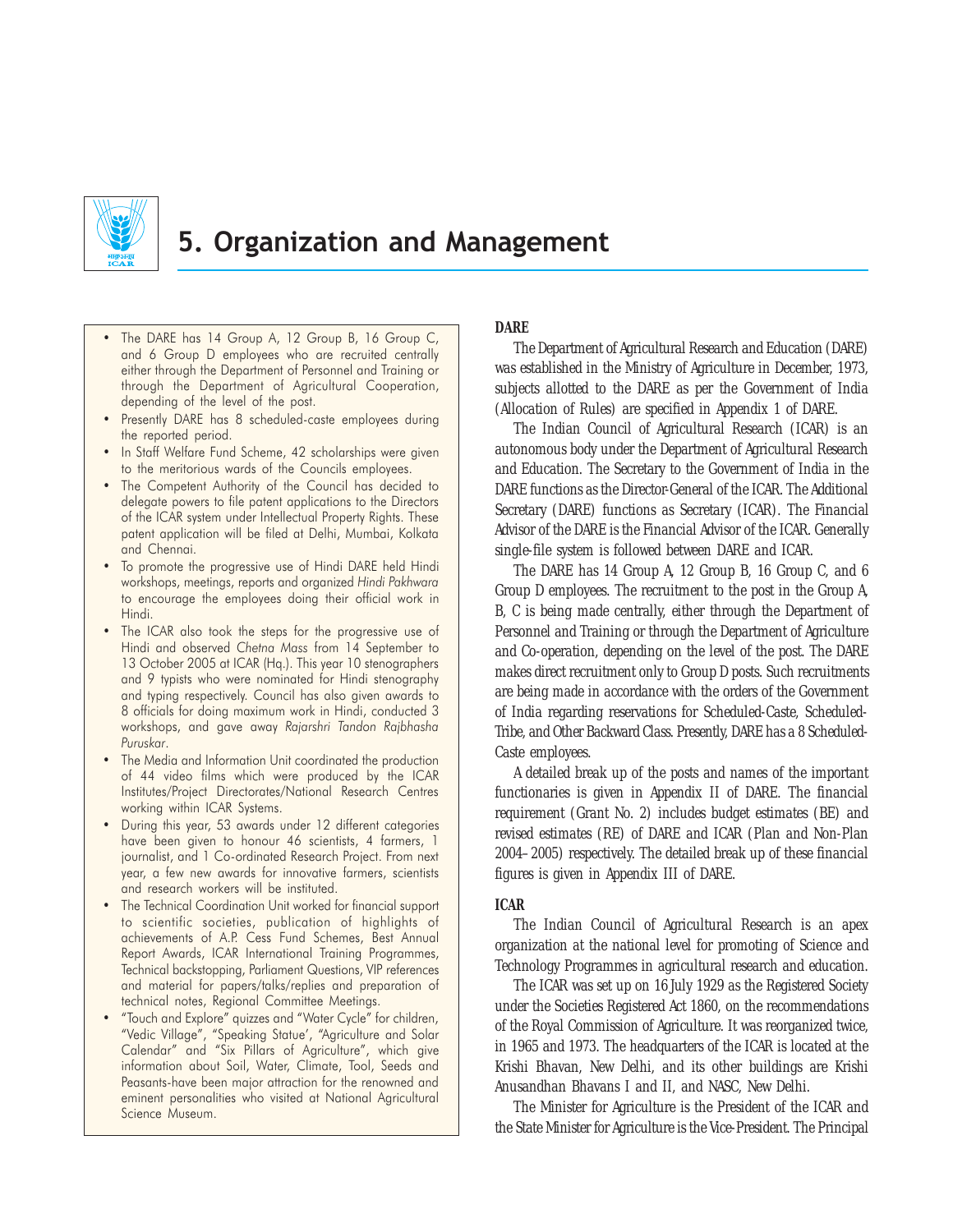



Sitting on the dais are (from left to right): Ms Shashi Misra, Additional Secretary, DARE and Secretary, ICAR, Dr Mangala Rai, Secretary, DARE and Director-General, ICAR, Shri Sharad Pawar, Union Agriculture Minister, Shri M V Rajasekharan, Minister of State for Planning and Dr Rita Sharma, Financial Adviser, ICAR and Additional Secretary, DARE

Executive Officer of the ICAR is Director-General, who is also the Secretary to the Government of India in the Department of Agricultural Research and Education.

The General Body of the ICAR Society is the supreme authority of the ICAR, and the Minister for Agriculture, Central/State Governments representatives of India, represent it as Head. The members for this are the Ministers for Agriculture, Animal Husbandry and Fisheries, and the senior officers of the various state governments, representatives of Parliament, industries, educational institutes, scientific organizations, and farmers (Appendix 1).

The Governing Body (Appendix 2) is the chief executive and decision-making authority of the ICAR. It is headed by the Director-General. It consists of eminent agricultural scientists, educationists, legislators, and representatives of the farmers. It is assisted by the Standing Finance Committee, Accredition Board, Regional Committees, Policy and Planning Committee, several Scientific Panels, and Publications Committee. In the scientific matters, the Director-General is assisted by the 8 Deputy Directors-General, one each for (*i*) Crop Science, (*ii*) Horticulture (*iii*) Natural Resource Management, (*iv*) Agricultural Engineering, (*v*) Animal Sciences, (*vi*) Fisheries, (*vii*) Agricultural Education, and (*viii*) Agricultural Extension. The DDGs are responsible for the Institutes, National Research Centres, and Project Directorates in their respective fields. The members for Standing Finance Committee are Director-General (ICAR), Secretary (Ministry Agriculture), Scientists, Senior Officers, Farmers, and Members of Parliament (Appendix 3). The senior officers posted at the ICAR (Hq) are listed in Appendix 4 of the ICAR.

The ICAR receives funds from the Government of India and from the proceeds of the Agricultural Produce Cess.

The ICAR develops technologies and disseminates knowledge to farming community not only for increasing yields of crops and



Dr Mangala Rai, Director-General, ICAR and Secretary, DARE presenting some of the salient features of the progress and achievements made by the Council in agricultural research, education and extension during the year

maintaining natural resources but also for elevating community's economic status.

The Directorate of Information and Publications of Agriculture is working independently with the approval of the Competent Authority and brings out one publication on every third day. Besides it is also creating Public Awareness by dissemination of Information globally through print media as well as electronic media in interest of students, farmers, progressive farmers etc.

The Research set-up of the ICAR includes 48 Institutes (Appendix 5), 5 National Bureaux (Appendix 6), 12 Project Directorates (Appendix 7), 32 National Research Centres (Appendix 8), and 62 All-India Co-ordinated Research Projects that are also in operation (Appendix 9).

The ICAR promotes research, education and extension education in 39 State Agricultural Universities, 5 Deemed Universities, 1 Central Agricultural University for the North-Eastern Hills Region and 4 Central Universities by giving financial assistance in different



Shri Sharad Pawar, Union Agriculture Minister, releasing the Handbook of Agriculture brought out by the DIPA on the occasion of Public, Private Partnership, ICAR–Industry Meet held in New Delhi. Dr Rita Sharma, Financial Adviser, ICAR and Additional Secretary, DARE is on his right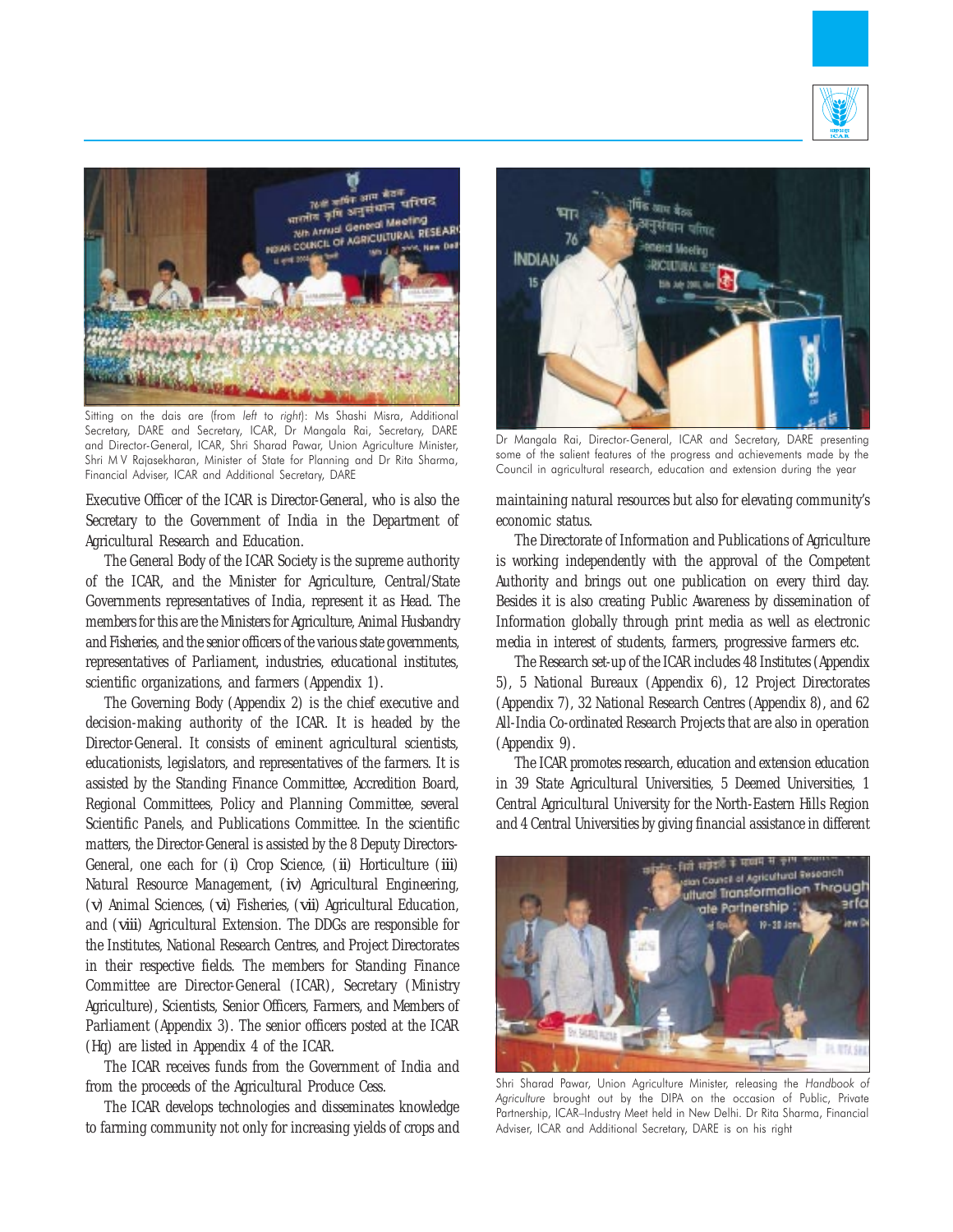

forms (Appendix 10).

For effective communication of research findings among farmers, the ICAR maintains an effective network of Krishi Vigyan Kendras, and Trainers' and Training Centres along with Zonal Co-ordinating Units.

The total sanctioned as well as existing strength of the employees of the ICAR system, including scheduled-caste, scheduled-tribe and other backward class, is given in Appendix 11.

Thus with an extensive network of research infrastructure, backed by the excellent team of scientists and other employees, the ICAR is making rapid strides in agricultural research, and provides support to the national efforts towards achieving food security and self-sufficiency.

Accounts Officers, Finance and Accounts Officers/Sections Officers/ Private Secretaries/Assistants/Personal Assistant/UDCs, and Group 'D' posts were filled up.

# **Financial upgradation granted under ACP scheme**

As per the Government of India instructions Financial Upgradation was granted to many eligible employees in various grades during this period viz., Section Officers/Assistants/Personal Assistants/UDCs and Group 'D' employees.

#### **Probation/Confirmation**

Probation of Personal Assistants/Assistants/Administrative. Officers/Financial and Account Officers were cleared in a meeting.

## **Staff Welfare Fund Scheme**

• Abide by recommendations of the Managing Committee of the ICAR (Hq) financial assistance of Rs 25,000 was extended to each family of 4 deceased employees of the ICAR (Hq) from

#### Filling up of vacant posts

A good number of vacant posts like Deputy-Secretaries, Under-Secretaries, Senior Administrative Officers, Senior Finance and

| Total number of employees and number of scheduled castes, scheduled tribes and other backward<br>classes at ICAR Hars |                                    |                     |                          |                          |                                     |                   |                                     |                          |                                     |
|-----------------------------------------------------------------------------------------------------------------------|------------------------------------|---------------------|--------------------------|--------------------------|-------------------------------------|-------------------|-------------------------------------|--------------------------|-------------------------------------|
| Posts                                                                                                                 | Scale of Pay<br>(Rs)               | Sanctioned<br>posts | Filled<br>posts          | No. of<br>SCs            | Percentage<br>to total<br>employees | No. of<br>STs     | Percentage<br>to total<br>employees | Total<br>OBCs            | Percentage<br>to total<br>employees |
| Director (P)                                                                                                          | 14300-400-18300 01                 |                     | 0 <sub>1</sub>           | ÷                        |                                     |                   |                                     |                          |                                     |
| Director (F)                                                                                                          | 14300-400-18300 01                 |                     | 0 <sub>1</sub>           |                          |                                     |                   |                                     |                          |                                     |
| Director (OL)                                                                                                         | 12000-375-16500 01                 |                     | 01                       | $\equiv$                 | $\equiv$                            | $\equiv$          |                                     |                          |                                     |
| Dy. Secretary                                                                                                         | 12000-375-16500 09                 |                     | 09                       | L.                       | $\equiv$                            | 0 <sub>1</sub>    | 11.11                               |                          |                                     |
| Dy. Director (F)                                                                                                      | 12000-375-16500 02                 |                     | 02                       |                          |                                     | $\qquad \qquad -$ |                                     |                          |                                     |
| Dy. Director (OL)                                                                                                     | 10000-325-15200 01                 |                     | $\overline{\phantom{0}}$ | $\qquad \qquad -$        |                                     |                   | $\overline{\phantom{0}}$            |                          |                                     |
| Under-Secretary                                                                                                       | 10000-325-15200 13                 |                     | 13                       | 01                       | 7.69                                | 01                | 7.69                                |                          |                                     |
| SA to Chairman,<br>ASRB                                                                                               | 10000-325-15200 01                 |                     | 01                       | $\equiv$                 | $\equiv$                            | $\qquad \qquad -$ |                                     |                          |                                     |
| Sr. Finance and<br>Accounts Officer                                                                                   | 10000-325-15200 02                 |                     | 01                       |                          |                                     |                   |                                     |                          |                                     |
| Legal Adviser                                                                                                         | 10000-325-15200 01                 |                     | 0 <sub>1</sub>           |                          |                                     |                   |                                     |                          |                                     |
| Law Officer                                                                                                           | 8000-275-13500                     | 01                  | 0 <sub>1</sub>           |                          |                                     |                   |                                     |                          |                                     |
| Finance and<br>Accounts Officer                                                                                       | 8000-275-13500                     | 06                  | 06                       |                          |                                     |                   |                                     |                          |                                     |
| Assistant Legal<br>Adviser                                                                                            | 6500-200-10500                     | 0 <sup>1</sup>      |                          |                          |                                     |                   |                                     |                          |                                     |
| Assistant Director<br>(OL)                                                                                            | 6500-200-10500                     | 02                  | 02                       |                          |                                     |                   |                                     |                          |                                     |
| Junior Analyst                                                                                                        | 6500-200-10500<br>+Spl. Allowances | 02                  | 02                       | $\overline{\phantom{0}}$ |                                     |                   | $\overline{\phantom{0}}$            |                          |                                     |
| Desk Officer                                                                                                          | 6500-200-10500                     | 06                  | 06                       | 01                       | 16.66                               |                   |                                     |                          |                                     |
| Protocol Officer                                                                                                      | 6500-200-10500                     | 01                  | 01                       | 0 <sub>1</sub>           | 100                                 |                   |                                     |                          |                                     |
| Assistant Finance<br>and Accounts<br>Officer                                                                          | 6500-200-10500                     | 05                  | 04                       | $\equiv$                 |                                     |                   |                                     |                          |                                     |
| Section Officer                                                                                                       | 6500-200-10500                     | 78                  | 63                       | 10                       | 15.87                               | 06                | 9.52                                | 0 <sup>1</sup>           | 1.58                                |
| Private Secretary                                                                                                     | 6500-200-10500                     | 30                  | 30                       | 04                       | 13.33                               |                   | $\overline{\phantom{m}}$            | $\overline{\phantom{0}}$ | $\overline{\phantom{0}}$            |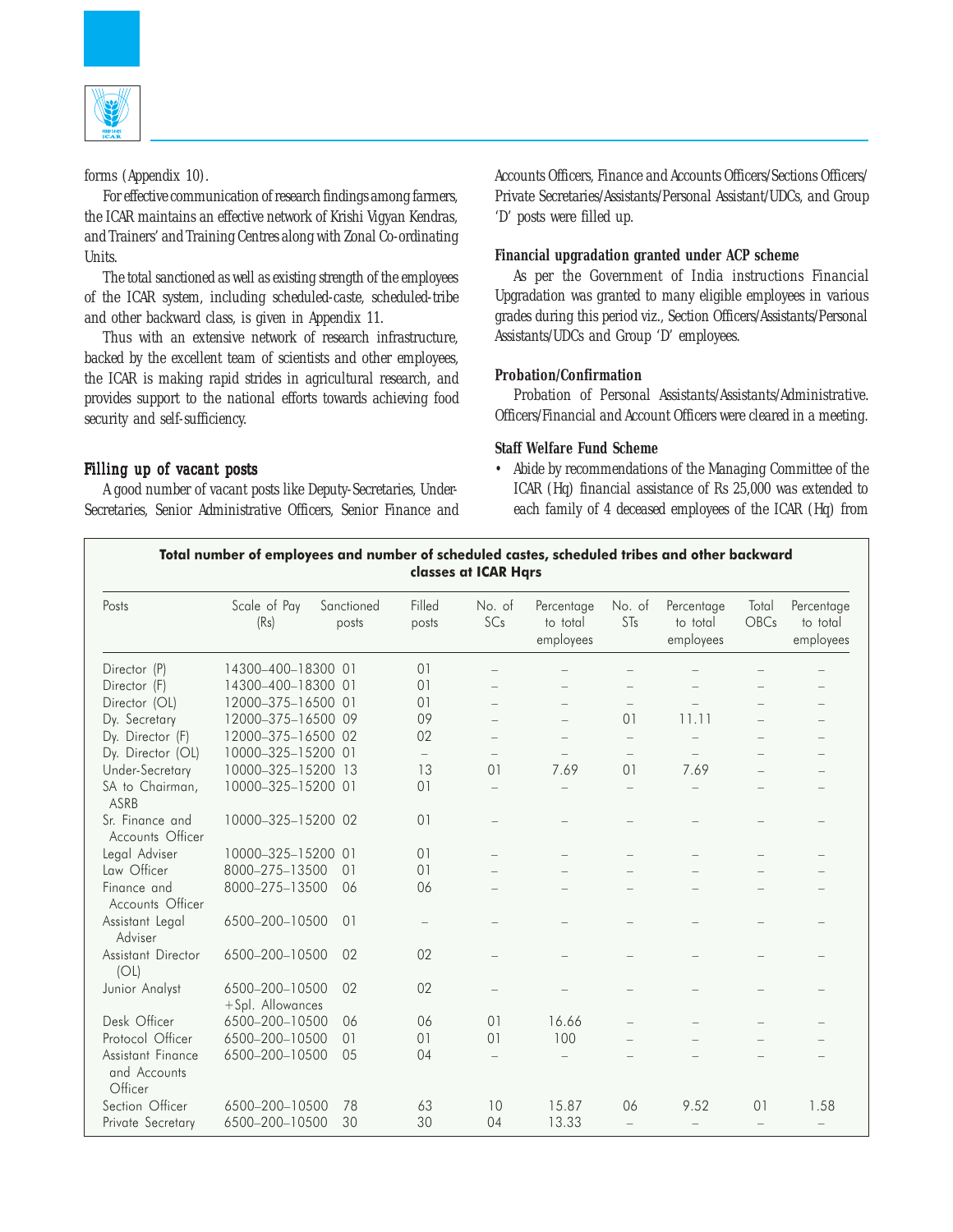

| Posts                                     | Scale of<br>pay<br>(Rupees) | Sanctioned<br>posts | Total no.<br>of employees<br>in position | No.<br>of SCs | Percentage of<br>total<br>employees | No. of<br>STs  | Percentage of<br>total<br>employees | No.<br>of OBCs | Percentage<br>of total<br>employees |
|-------------------------------------------|-----------------------------|---------------------|------------------------------------------|---------------|-------------------------------------|----------------|-------------------------------------|----------------|-------------------------------------|
| Assistant                                 | 5500-9000                   | 164                 | 147                                      | 25            | 17                                  | 11             | 7.48                                | 05             | 3.4                                 |
| PA (Gr II)                                | 5500-9000                   | 55                  | 48                                       | 06            | 12.77                               | 0 <sub>1</sub> | 2.13                                | 03             | 6.38                                |
| Steno Gr. III                             | 4000-6000                   | 47                  | 37                                       | 06            | 16.2                                | 0 <sub>1</sub> | 2.7                                 |                |                                     |
| <b>UDC</b>                                | 4000-6000                   | 188                 | 186                                      | 37            | 19.9                                | 09             | 4.8                                 |                |                                     |
| Junior Accounts 2550-3200<br>Officer      |                             | 0 <sub>1</sub>      |                                          |               |                                     |                |                                     |                |                                     |
| Senior Sales<br>Assistant                 | 5000-8000                   | 04                  | 03                                       |               |                                     |                |                                     |                |                                     |
| <b>Group C and Group D</b>                |                             |                     |                                          |               |                                     |                |                                     |                |                                     |
| <b>LDC</b>                                | 3050-4590                   | 116                 | 77                                       | 19            | 24.6                                | 04             | 5.19                                | 08             | 11.6                                |
| Group-C                                   | 3050-4590                   | 187                 | 163                                      | 48            | 29.4                                | 09             | 5.52                                | 16             | 9.8                                 |
| (non-ministerial<br>and Group-D)          | 2550-3200                   |                     |                                          |               |                                     |                |                                     |                |                                     |
| Supporting staff 2550-3200<br>(Safaiwala) |                             | 14                  | 12                                       | 12            | 100                                 |                |                                     |                |                                     |

Welfare Fund. Further Rs 20,000 was also given to Shri Shiv Prasad, *Mali*, as financial assistance for his treatment.

• Scholarship (42) were awarded to the meritorious wards of the Council's employees under Staff Welfare Fund Scheme.

The planning and policy that was adopted during the reported period is given here.

# **Intellectual Property Rights**

The new patent applications (40) were filed at ICAR (Hq), New Delhi. Thus a total of 175 applicatons for patent were put up to December 2005. National Phase application of the property Cooperation Treaty (PCT) application of CICR Nagpur was protection in China, South Korea, South Africa and Uzbekistan.

- First examination reports (70) of the patent applications were received and examined in the Council and replies thereof submitted to the Patent Office within the stipulated time.
- Formal Scrutiny Reports (26) were received in Patent Office, New Delhi within stipulated time.
- A 3-day conference on the IPR and Management of Agriculture was organized from 27 to 29 August 2005 at NAS Complex, New Delhi. Recommendations of the conference were circulated to all the ICAR Research Institutes/National Research Centres/ Project Directorates/Bureaux.

In accordance with the recommendations made by the Government

of India, DARE and ICAR are exploring work in Hindi and also providing initiatives.

# **DARE**

The Department of Agricultural Research and Education's an Official Language Section— for the compliance and implementation of the Official (DARE) Language Policy of the Government of India—consists of 1 post each of Assistant Director (Official Language), Junior Hindi Translator, and Hindi Typist. Besides the Hindi translation of the Budget, compilation and preparation of the Annual Report of the Department etc. also took place. The

#### The following institutes were awarded for doing maximum work in Hindi during 2004–2005

| Name of Institutions                                    | Category of<br>Institutions | Prizes |
|---------------------------------------------------------|-----------------------------|--------|
| Indian Agricultural Research<br>Institute, New Delhi    | Big Institute               | First  |
| Central Institute for Fisheries<br>Education, Mumbai    | Big Institute               | Second |
| Central Institute for Cotton<br>Research, Nagpur        | A and B<br>Region           | First  |
| Central Sub-Tropical Horticulture<br>Institute Lucknow  | A and B<br>Region           | Second |
| Central Sub-Tropical Horticulture<br>Institute, Lucknow | C Region                    | First  |
| Sugarcane Breeding Institute,<br>Coimbatore             | C Region                    | Second |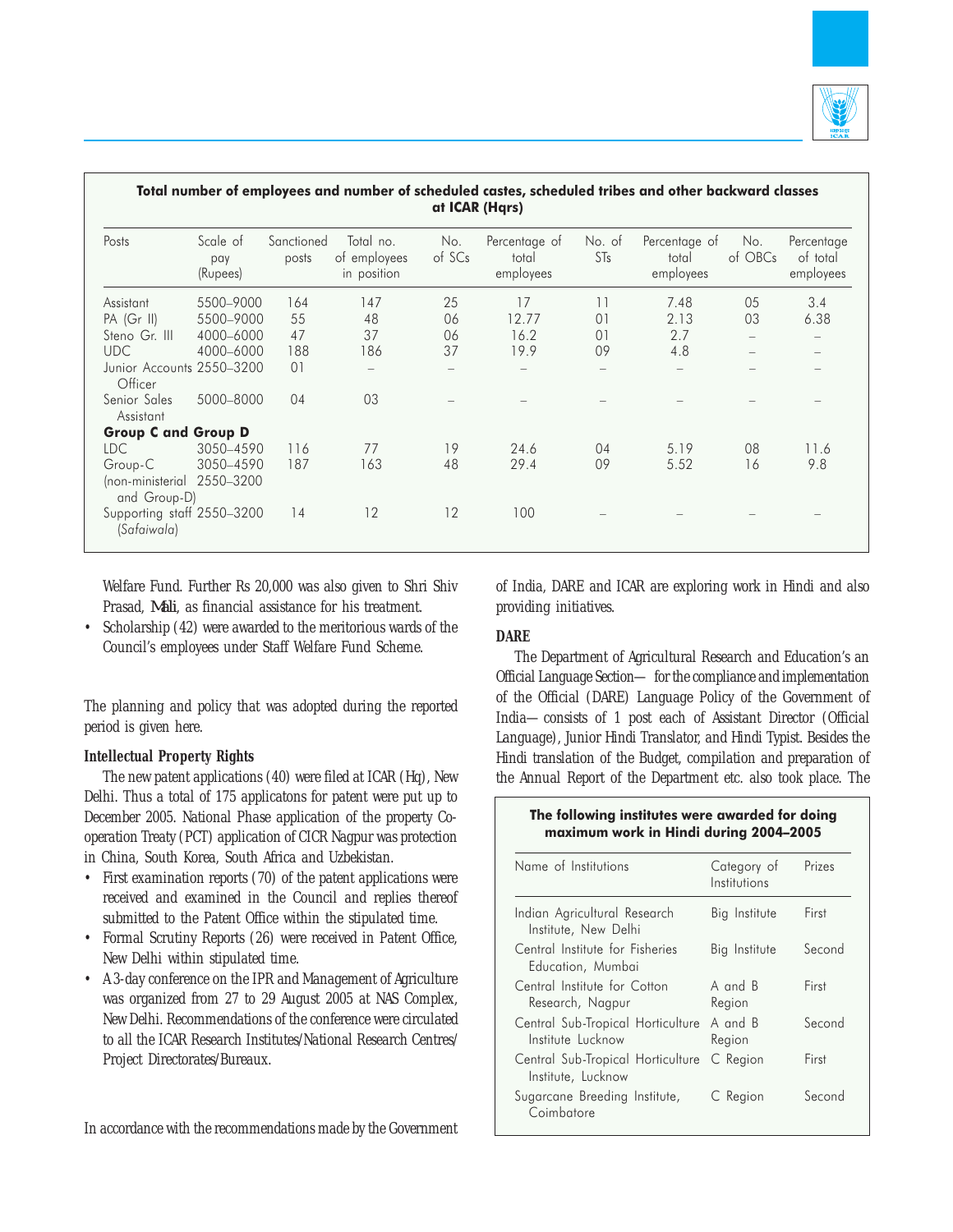

functioning of this section also included holding Hindi workshops, meetings, reports, organizing *Hindi Pakhwada* to encourage the employees for doing their official work in Hindi.

# **ICAR**

- During the reported period 2 Institutes/Centres of the Council were notified in the Gazzette of the Government of India, thus raising the total number of notified Institution to 96 under rule 10(4) of the Official Language Rule 1976.
- Joint Official Language Implementation Committee of the DARE and the ICAR working, under the Chairperson, Additional Secretary (DARE) and Secretary (ICAR), met twice during the reported period. Similarly, Official Language Implementation Committees constituted at 96 Institutes/Centres convened its meetings.
- Proceedings of the Official Language Implementation Committee meetings held by the Institutes etc. as well as the quarterly progress reports regarding the use of Official Language Hindi received from various institutes at the ICAR (Hq) were reviewed and proper measures were suggested to overcome the shortcomings found therein.
- Rosters have been maintained for imparting training in Hindi, Hindi typing, and Hindi Stenography at ICAR (Hq) and officials were accordingly deputed for training during the year. This year, 10 stenographers, and 9 typists were nominated for Hindi Stenography and Typing respectively.
- *'Hindi Chetna Maas'* was observed from 14 September to 13 October 2005 at ICAR (Hq) and many programmes were organized for staff to promote the Progressive use of Hindi in official business. A message of Hon'ble Minister of Agriculture was issued on this occasion. The Director-General, ICAR also issued an appeal requesting the officers/staff to do their maximum official work in Hindi. Hindi Day/Week/Month was also organized at different Institutes National Research Centres of ICAR.
- Hindi Workshops (3) were also organized during the reported period for officers/staff.
- "Ganesh Shankar Vidyarthi Hindi Krishi Patrika Purskar" was launched during this year for the best Hindi House magazine being published by various Institutions of the ICAR. Under this scheme Central Institute of Fisheries Technology, Kochin; Central Institute for Cotton Research, Nagpur; and National Bureau of Soil Survey and Land Use Planning, Nagpur got the First, Second and Third prizes respectively.
- In accordance with the recommendations made by the Department of Official Language and the Parliamentary Committee on official language, to assess the progress of use of Hindi at the ICAR (Hq.) as well as its institutes during 2005, 21 officers were inspected and suggestions were given to

improve the short-comings. Second Sub-Committee of the Parliamentary Official Language Committee inspected 5 Institutes. Other institutes also brought out Hindi publications.

- Most of the computers at the ICAR (Hq.) are bilingual, and on some of the computers are doing 100% work in Hindi.
- The Council and its institutes are organizing regular training programmes for farmers in Hindi and in other regional languages and remarkable progress has been made at Krishi Vigyan Kendras situated in Hindi speaking region in the use of Hindi and in the other regional languages in their day officials work.
- Besides the material regarding Parliament question-answers, Annual Plan Report, Review of Demands for Grants, General Body, Standing Finance Committee, Parliamentary Standing Committee on Agriculture, Annual General Meeting of ICAR Society and many other meetings were translated and prepared bilingual. The Hon'ble Agricultural Minister, and other higher officials delivered many of their speeches in Hindi. The drafts of speeches of Hon'ble Union Agriculture Minister and other higher officials of ICAR were prepared originally in Hindi also.

The Budget Estimate (B.E.) and Revised Estimate (R.E) of DARE and ICAR (Plan and Non-Plan) for 2004–2005 was Rs 17,533.10 millions and Rs 16,750 millions respectively and Budget Estimate (B.E) for 2005–2006 (Plan and Non-Plan) is Rs 19,420 millions. The detailed break-up of these financial figures are given in Tables 1 and 2 (Appendix III).

The detail of Department of Agricultural Research and Education (DARE) in respect of B.E. and R.E. 2005–06 and B.E. for 2005– 06 are given in Table 1. This excludes the payment to the ICAR.

The Media and Information Unit finalized guidelines for streamlining production of video films in a cohesive manner by the different ICAR Institutes. The Unit was instrumental in conceiving the details of the topics and final editing of 44 video films. Finally, all the films have been submitted to Department of Agriculture and Cooperation, Ministry of Agriculture, Govt. of India, a nodal organization responsible for National Telecasting through *Doordarshan* TV Network.

The Media and Information Unit was primarily responsible for providing all the infrastructure that were required to organize the 'National Krishi Vigyan Kendra Conference 2005' from 28 to 29 October 2005 at the National Agricultural Science Centre, ICAR, New Delhi. Exhibition component of this event had 46 stalls showcasing technology, products and services that 25 Krishi Vigyan Kendras and 21 ICAR Institutes/State Agricultural Universities are offering to farmers in their respective area/locations of India.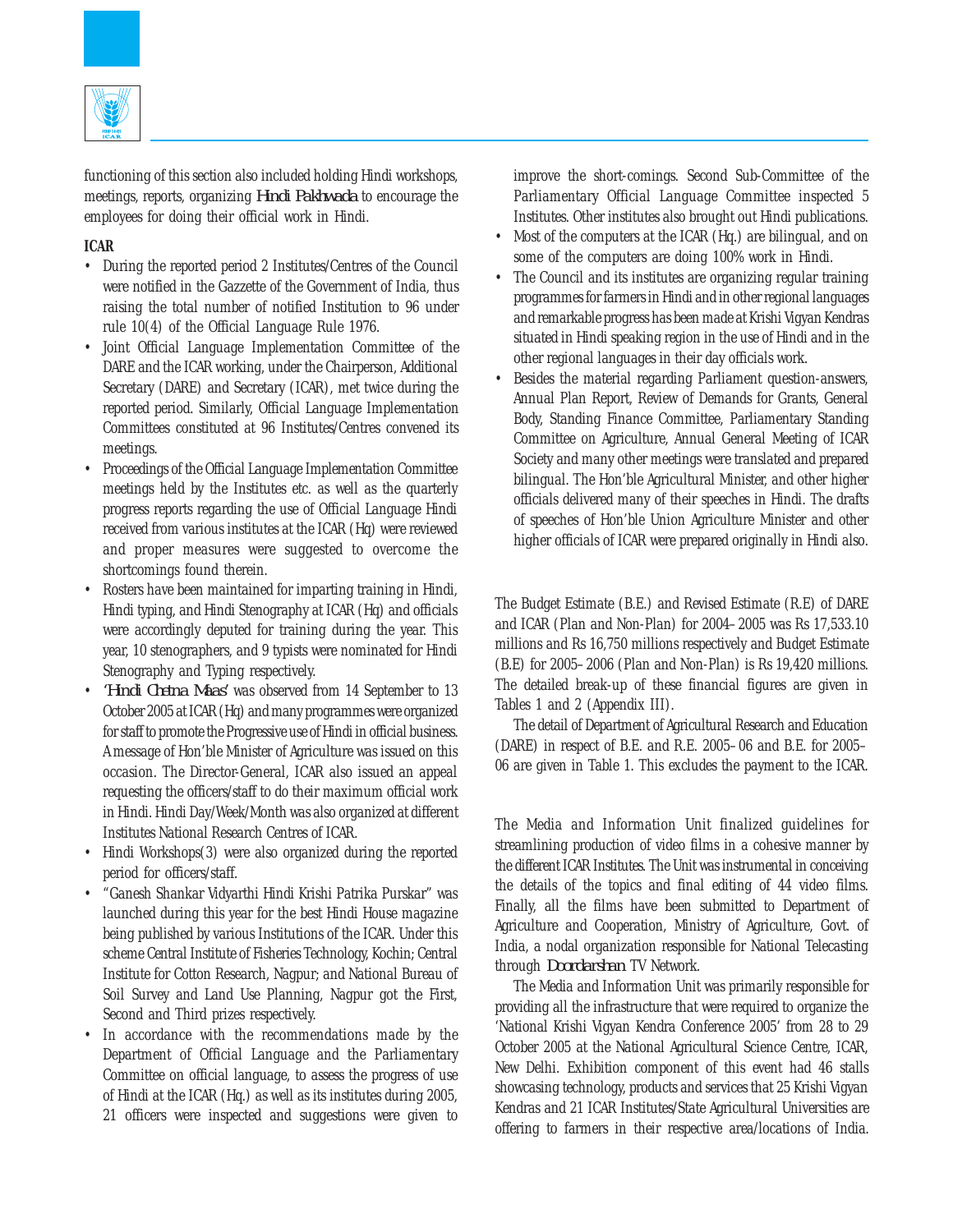

| <b>Items</b>                                                                                      | Budget estimates 2004-2005 |          |      | Revised estimates 2004-2005 | Budget estimates 2005-2006 |          |  |
|---------------------------------------------------------------------------------------------------|----------------------------|----------|------|-----------------------------|----------------------------|----------|--|
|                                                                                                   | Plan                       | Non-Plan | Plan | Non-Plan                    | Plan                       | Non-Plan |  |
| Major Head '3451' 090 Secretary                                                                   |                            | 125      |      | 125                         |                            | 145      |  |
| Major Head '2415' 80 General<br>International Co-operation                                        |                            | 10       |      | 10                          |                            | 10       |  |
| (010032)- India's membership<br>contribution to Commonwealth<br>Agricultural Bureau               |                            | 342      |      | 342                         |                            | 355      |  |
| (030032)                                                                                          |                            |          |      |                             |                            |          |  |
| Other Programme                                                                                   | 50                         |          | 5.0  |                             | $45.50*$                   |          |  |
| $(040032)$ – India's contributions to<br>Asia Pacific Association of Agricultural<br>Institutions |                            | 5        |      | 5                           |                            | 5        |  |
| (050032) - India's contributions to NACA                                                          |                            | 12       |      | 12                          |                            | 12       |  |
| (060032) - India's contribution to CGPRT                                                          |                            | 5        |      | 5                           |                            | 5        |  |
| (070032) - India's contribution to Seed<br>Testing Association                                    |                            | 1.65     |      | 1.65                        |                            | 2.25     |  |
| $(080032) - ISHS$                                                                                 |                            | 0.35     |      | 0.35                        |                            | 0.75     |  |

Table 1. Budget Estimate and Revised Estimate for 2004–05 and Budget Estimate 2005–06 of DARE

Besides, the programmes of Conference Hall was managed by the Unit by guiding audio-visual services, audio and video recording and fabricated main *Pandal* and *dias*.

# **Publicity and Public Relation Unit**

The efforts were made to further build-up the liaison with the print and electronic media with a view to get positive reports in



Dr APJ Abdul Kalam, Hon'ble President of India closely monitoring NBPGR stall of ICAR pavilion in the R&D 2005 exhibition

print and electronic media regarding activities and achievements of ICAR and various Institutes and projects. Press Conferences and press briefings of DG, ICAR and other senior officials regularly were organized on various issues. The success stories on research from concerned institutes were collected and released to the



Dr Manmohan Singh, Prime Minister of India addressing the audience at the National Conference on KVKs 2005 held on 27 October 2005 at New Delhi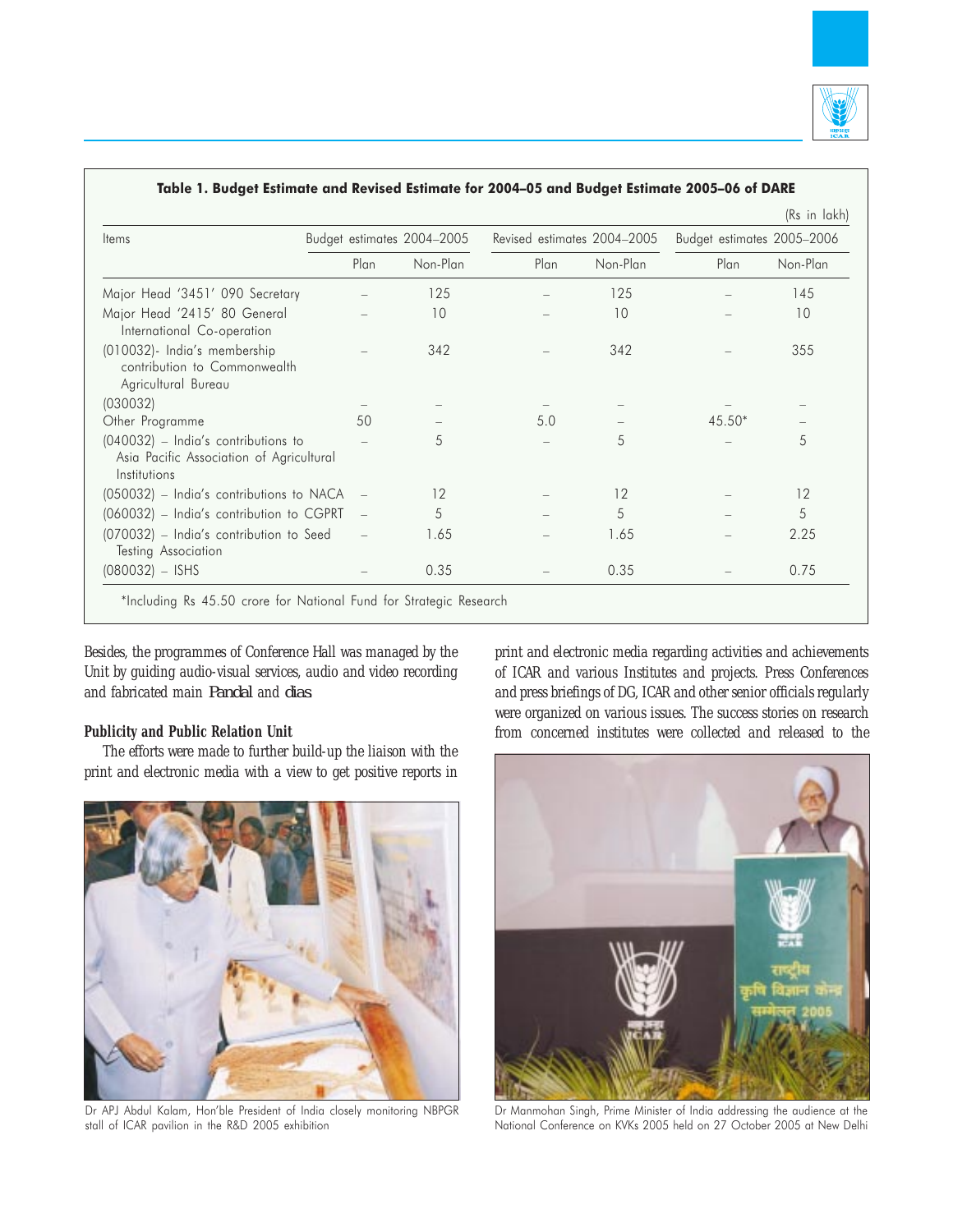



Dr M Sujatha, DOR, Hyderabad receiving the Panjabrao Deshmukh Woman Agricultural Scientist Award 2004 from the Union Agriculture Minister at the ICAR Award Ceremony 2005

media for wider coverage. Some of these stories appeared on front page of national dailies.

This Unit coordinated publicity of Agriculture Minister who interacted with fisheries sector at Chennai for the first time; and at the inauguration of newly established NRC for Pomegranate at Solapur, Maharashtra. Several 1 hr phone-in-programmes highlighting new varieties, technologies, implements, etc. were organized and scheduled for broadcast on All India Radio and *Doordarshan.* In a new initiative press releases and selected newspaper clippings were made available on website of Council for media persons and others. Regular information about ICAR was provided to farm-related pages of various newspapers.

The Council along with institutes participated in 12 exhibitions, viz. Krishi Expo 2006 at Pragati Maidan, New Delhi; *Kisan Mela* at Agriculture College Ground, Jhabua; Pride of India Science Expo, Indian Science Congress Exhibition, Hyderabad; *KISAN* 2004 at Pune; Destination Uttaranchal 2005 at Parade Gr, Dehra Dun; India International Trade Fair at Pragati Maidan, Delhi; R&D 2005 at Vigyan Bhawan, Delhi; *Vijnana Mela*/Techno Expo from at Kochi, Kerala; 9<sup>th</sup> National Expo at Kolkata; Banana Festival and Conference at Pragati Maidan, Delhi; Infra Educa 2005 at Jaipur at Pragati Maidan, Delhi and at Chandigarh; and Bio, 2005 at Bangalore during the year to disseminate the information regarding development of technologies, new varieties, success-stories to farmers, scientists, students as well as other visitors.

For the first time, an exhibition was organized in the coach of *Vigyan Rail*. Biotechnological applications and career opportunities in agriculture are some of the key-subject displayed by the ICAR in the *Vigyan Rail*. The *Vigyan Rail* (Phase II) covered various parts of the country.

The staff of Indian Council of Agricultural Research got First Prize for best display in Banana Festival held at Pragati Maidan, New Delhi during 4–6 August 2005. ICAR along with 25 institutes participated in the Pride of India Science Expo Exhibition, held



Dr S Srinivasan, Director, CIRCOT (right) receiving the Sardar Patel Outstanding Institution Award from the Agriculture Minister at the ICAR Award Ceremony 2005

during Indian Science Congress at ANGARU Campus, Hyderabad and bagged Most Informative Pavilion Award.

#### **ICAR Library**

During 2005–06, 500 new technical books were added to the collection of books. About 1,200 readers visited the library for consultation. The library also extended information support for consulting the database of the Centre for Agricultural and Biosciences International. The document delivery service was extended to individuals and libraries against specific requests for supply of documents for AGRIS database. The Hindi library acquired about 300 books and subscribed to a number of magazines. The library continued to laminate the identity cards of the retiring and retired staff of ICAR.

The 'Annual ICAR Award Presentation, 2005' function was held at the NASA Complex, New Delhi on 16<sup>th</sup> July 2005. H E Shri Sharad Pawar, Union Agriculture Minister and President of ICAR, Dr Mangala Rai, Secretary, (DARE) and Director-General (ICAR), and Ms Shashi Misra, Additional Secretary, (DARE) and Secretary, (ICAR) attended the function. The Minister of Agriculture said, "these awards are an incentive to the scientists and such scientists are encouraged to work hard to achieve the targets". During this year, 53 awards under 12 different categories have been given to honour 46 scientists, 4 farmers, 1 journalist, and 1 Co-ordinated Research Project (Appendix 12). From next year, a few new awards for innovative farmers, scientists and research workers will be instituted.

The Technical Co-ordination included the work of Financial support to 65 scientific societies, 12 academie universities/institutes for publication of Journals and Highlights of achievements of A.P.